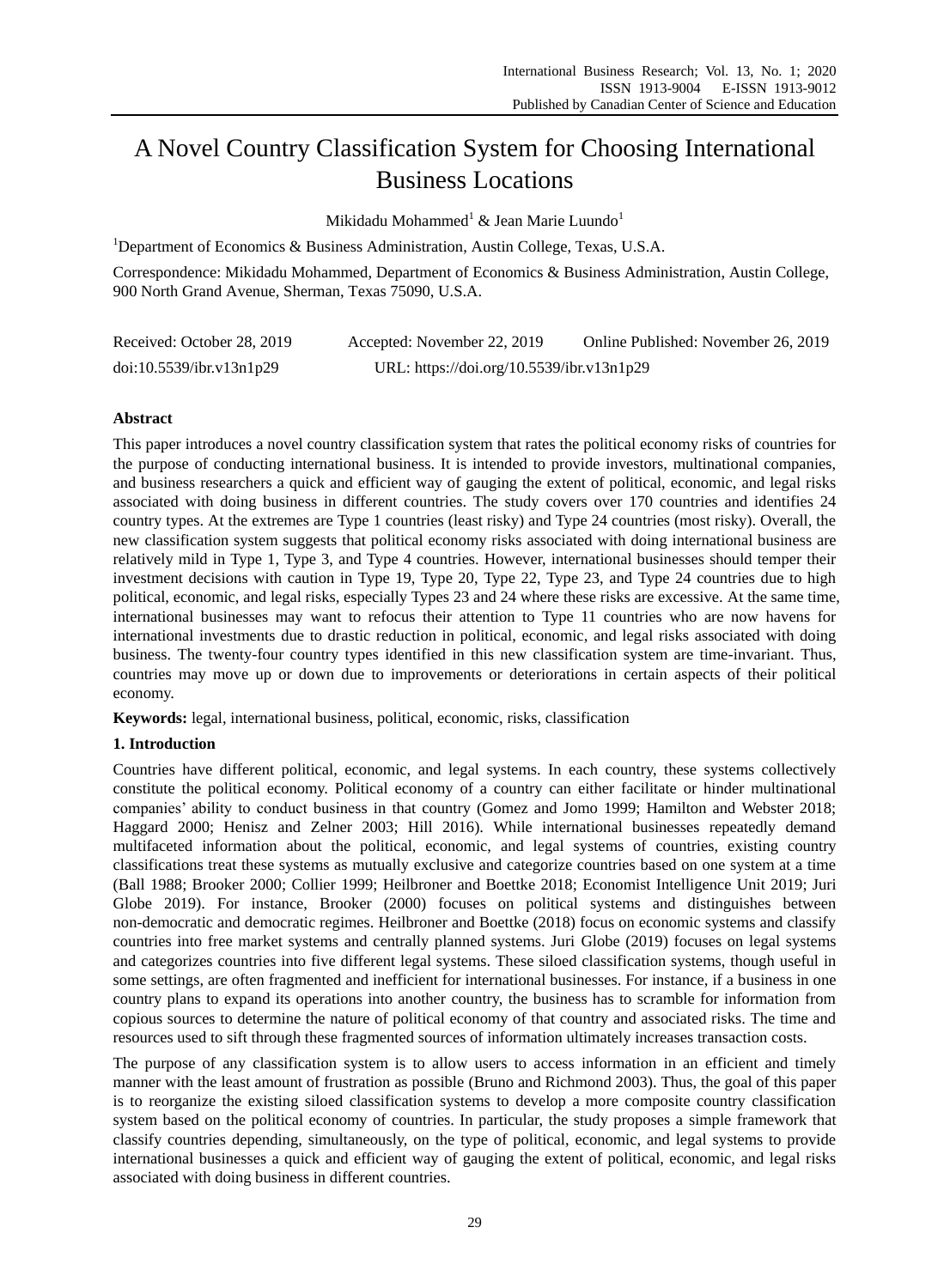The rest of the paper is organized as follows. Section 2 discusses the different political, economic, and legal systems. Section 3 describes the methodology for classifying countries. Results from the classification system are also presented and discussed in Section 3. Section 4 concludes.

## **2. Political, Economic, and Legal Systems**

#### *2.1 Political Systems*

The political system of a country is the set of formal institutions that constitute a government or a state (Heslop 2018). The most common political systems are republic, democracy, monarchy, communism, and totalitarianism. Some are variants of others (democracy from republics) while others are antithesis to others (totalitarianism antithesis to democracy). Furthermore, each has its strengths and weaknesses and possess different types of risks and challenges to international businesses.

Because globally countries are moving towards democracy, the political system of a country is often defined by the extent of democratic principles prevailing in that country. The Economist Intelligence Unit Democracy Index (EIU-DI) provides a snapshot of the current state of democracy worldwide for 167 independent countries. This covers almost the entire population of the world and the vast majority of the world's countries. The EIU-DI is based on five categories: electoral process and pluralism, civil liberties, the functioning of government, political participation, and political culture. Based on a country's scores on a range of indicators within these categories, the country is then itself classified as one of four types of regimes: full democracy, flawed democracy, hybrid regime, and authoritarian regime. Full democracies are countries in which basic political freedoms and civil liberties are respected. Full democracies are also characterized by a political culture conducive to the flourishing of democratic principles. Flawed democracies are countries that have free and fair elections. Even if there are problems (such as infringements on media freedom), basic civil liberties are respected. Hybrid regimes are countries in which elections have substantial irregularities that often prevent them from being both free and fair. Also, government pressure on opposition parties and candidates may be common. In countries with authoritarian regimes, political pluralism is absent or heavily curtailed. Many countries in this category are outright dictatorships.<sup>1</sup>

In this study, we used the EIU-DI (2019) to define the degrees of democracy, i.e., more democratic and less democratic. *More democratic countries* are full democracies plus flawed democracies. *Less democratic countries* includes hybrid regimes and authoritarian regimes. Political systems of 11 countries are not included in the EIU-DI. These countries are Greenland, Somalia, South Sudan, Falkland Islands, Grenada, Kiribati, Cape Verde, Vatican, Andorra, Western Sahara, and Kosovo. Thus, we rely on data from the 2019 CIA World Factbook (CIAWFB) to determine their respective political systems. According the CIAWFB (2019), the political system of South Sudan is in transition. For this reason, it is not included in the list. Also excluded from the list are the disputed territories of Western Sahara. Table 1 reports the list of 176 countries based on our simplified definition of political systems (more or less democratic).

#### *2.2 Economic Systems*

The study defines economic systems based on the degree of individual or government involvement in economic decision making. Thus, economic system is synonymous to the degree of freedom in a country. Relying on Freedom Houses Freedom in the World (FH-FIW) classification, we parsed countries into *market economy* (free), *command economy* (not free), and *mixed economy* (partially free). The data comes from the Freedom House (2019) FIW report which evaluates the state of freedom in 195 countries and 14 territories during calendar year 2018. Each country and territory is assigned between 0 and 4 points on a series of 25 indicators, for an aggregate score of up to 100. These scores are used to determine two numerical ratings, for political rights and civil liberties, with a rating of 1 representing the freest conditions and 7 the least free. A country or territory's political rights and civil liberties ratings then determine whether it has an overall status of free, partly free, or not free. The methodology is derived from the Universal Declaration of Human Rights and applied to all countries and territories, irrespective of geographic location, ethnic or religious composition, or level of economic development.<sup>2</sup> Comoros, Fiji, and Hong Kong are not included in the FH-FIW index. Thus, we used data from globalEDGE (2019) to determine their economic systems. Table 2 reports the list of countries by economic systems.

#### *2.3 Legal Systems*

Generally, there are three types of legal systems: common law, civil law, and theocratic law. Common law is based on tradition, precedent, and custom (Hill 2016). It is derived from the English common law and is found in many parts of the English-speaking world such as Australia, Canada, England, the United States, Wales, and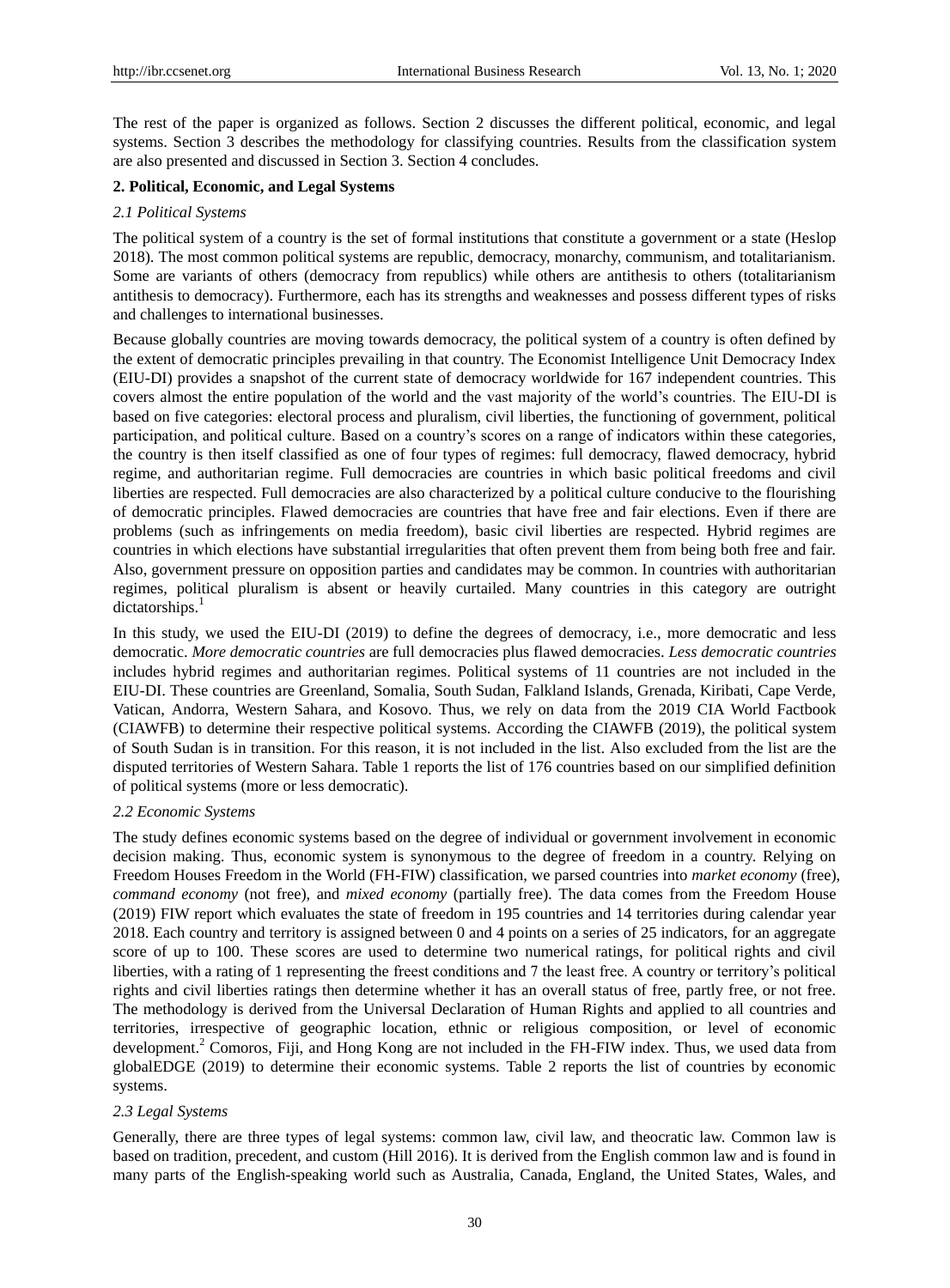other countries (Sjuggerud 2018). Civil law is based on a detailed set of laws organized into codes. Its origin can be traced to Roman law and is found today in much of continental Europe, Central America, South America, and several other regions. Nations with civil law systems have comprehensive, frequently updated legal codes (USC Law 2019). Theocratic law is a legal system predominantly based on religious teachings. Islamic law (or Sharia law) is the most widespread theocratic law found in varying degrees in some countries in Africa, the Middle East, Central Asia, and South Asia. Other theocratic law systems include the Jewish law (Israel) and Christian law (Vatican).

Building on the three primary types of legal systems, JuriGlobe (2019), the most comprehensive world legal systems database defines five categories of legal systems: common law, civil law, customary law, religious law and mixed law systems; the latter referring to a combination of systems. Because customary laws are typically a subset of common law which broadly encompasses tradition, precedent, and patterns of behavior or customs, we combine customary law with common law and reclassify JuriGlobe's five legal systems into four: *common law*, *civil law*, *theocratic law*, and *mixed components law system*. Table 3 reports the country classification based on the four legal systems.<sup>3</sup>

| <b>More Democratic</b>  |                    |                                    | <b>Less Democratic</b>      |                    |                                |
|-------------------------|--------------------|------------------------------------|-----------------------------|--------------------|--------------------------------|
| Austria                 | Greenland          | Panama                             | Afghanistan                 | Gabon              | Nicaragua                      |
| Argentina               | Grenada            | Papua New Guinea                   | Albania                     | Gambia             | Niger                          |
| Australia               | Guyana             | Paraguay                           | Algeria                     | Georgia            | Nigeria                        |
| Andorra                 | Hong Kong          | Peru                               | Angola                      | Guatemala          | North Korea                    |
| Belgium                 | Hungary            | Philippines                        | Armenia                     | Guinea             | Oman                           |
| <b>Botswana</b>         | <b>Iceland</b>     | Poland                             | Azerbaijan                  | Guinea-Bissau      | Pakistan                       |
| <b>Brazil</b>           | India              | Portugal                           | Bahrain                     | Haiti              | Palestine                      |
| Bulgaria                | Indonesia          | Romania                            | Bangladesh                  | Honduras           | Qatar                          |
| Canada                  | Ireland            | Senegal                            | <b>Belarus</b>              | Iran               | Russia                         |
| Cape Verde              | Israel             | Serbia                             | Benin                       | Iraq               | Rwanda                         |
| Chile                   | Italy              | Singapore                          | Bhutan                      | <b>Ivory Coast</b> | Saudi Arabia                   |
| Colombia                | Jamaica            | Slovakia                           | <b>Bolivia</b>              | Jordan             | Sierra Leone                   |
| Costa Rica              | Japan              | Slovenia                           | Bosnia<br>Hercegovina       | Kazakhstan         | Sudan                          |
| Croatia                 | Kosovo             | Somalia                            | <b>Burkina Faso</b>         | Kenya              | Swaziland                      |
| Cyprus                  | Kiribati           | South Africa                       | Burundi                     | Kuwait             | Syria                          |
| Czech Republic          | Latvia             | South Korea                        | Cambodia                    | Kyrgyzstan         | Tajikistan                     |
| Denmark                 | Lesotho            | Spain                              | Cameroon                    | Laos               | Tanzania                       |
| Dominica                | Lithuania          | Sri Lanka                          | Central African<br>Republic | Lebanon            | Thailand                       |
| Dominican<br>Republic   | Luxembourg         | Suriname                           | Chad                        | Liberia            | Togo                           |
| Ecuador                 | Malaysia           | Sweden                             | China                       | Libya              | Turkey                         |
| Estonia                 | Malta              | Switzerland                        | Comoros                     | Macedonia          | Turkmenistan                   |
| <b>Falkland Islands</b> | Mauritius          | Taiwan                             | Congo<br><b>Brazzaville</b> | Madagascar         | Uganda                         |
| Finland                 | Mexico             | <b>East Timor</b>                  | Cuba                        | Malawi             | Ukraine                        |
| France                  | Mongolia           | Trinidad and<br>Tobago             | Dem. Rep. of<br>Congo       | Mali               | <b>United Arab</b><br>Emirates |
| Germany                 | Namibia            | Tunisia                            | Djibouti                    | Mauritania         | Uzbekistan                     |
| Ghana                   | <b>Netherlands</b> | <b>United Kingdom</b>              | Egypt                       | Moldova            | Vatican                        |
| Greece                  | New Zealand        | <b>United States of</b><br>America | El Salvador                 | Montenegro         | Venezuela                      |
|                         | Norway             | Uruguay                            | Equatorial<br>Guinea        | Morocco            | Vietnam                        |
|                         |                    |                                    | Eritrea                     | Mozambique         | Yemen                          |
|                         |                    |                                    | Ethiopia                    | Myanmar            | Zambia                         |
|                         |                    |                                    | Fiji                        | Nepal              | Zimbabwe                       |

Table 1. Political Systems (by country)

*Note.* Political systems are defined based on the degree of democracy and classified using the 2019 Economist Intelligent Unit Democracy Index (EIU-DI). More democratic are full democracies plus flawed democracies. Less democratic includes hybrid regimes and authoritarian regimes. Political systems of countries not included in the EIU-DI were determined using data from the CIA World Factbook (CIA-WFB). These includes Greenland, Somalia, South Sudan, Falkland Islands, Vatican, Andorra, Western Sahara, and Kosovo. According the CIA WFB, the political systems of South Sudan is in transition. For this reason, it is not included in the list. Also excluded from the list is the disputed territory of Western Sahara.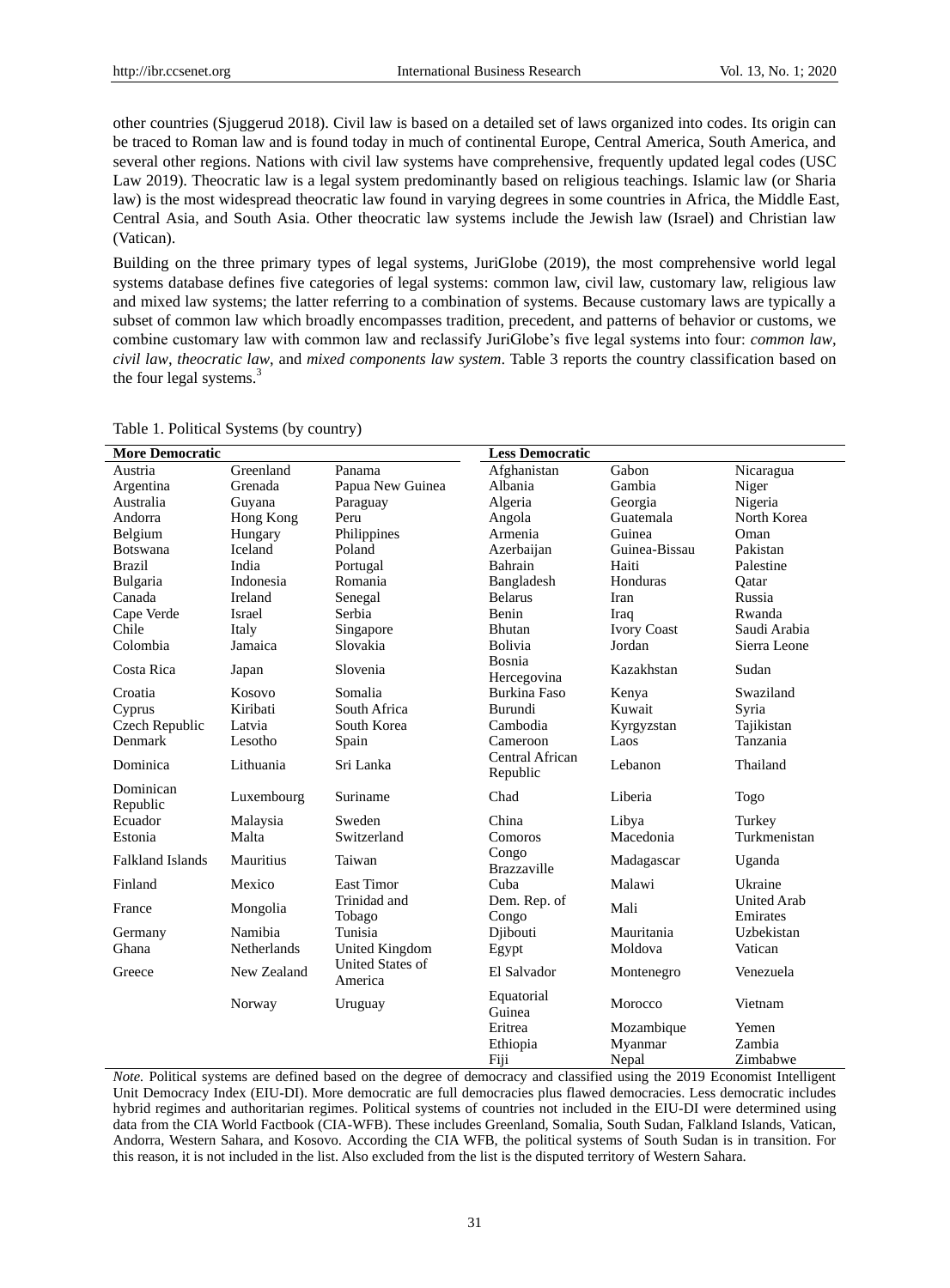| <b>Market Economy</b>                                          |                                                  | <b>Command Economy</b>             |                                                                 | <b>Mixed Economy</b>           |                                                                                                                                 |                                                                                                                 |
|----------------------------------------------------------------|--------------------------------------------------|------------------------------------|-----------------------------------------------------------------|--------------------------------|---------------------------------------------------------------------------------------------------------------------------------|-----------------------------------------------------------------------------------------------------------------|
| Austria                                                        | Guyana                                           | Slovakia                           | Afghanistan                                                     | Oatar                          | Albania                                                                                                                         | Lesotho                                                                                                         |
| Argentina                                                      | Hong Kong                                        | Slovenia                           | Algeria                                                         | Palestine                      | Armenia                                                                                                                         | Liberia                                                                                                         |
| Australia                                                      | <b>Iceland</b>                                   | South Africa                       | Angola                                                          | Russia                         | Azerbaijan                                                                                                                      | Macedonia                                                                                                       |
| Andorra                                                        | India                                            | South Korea                        | Bahrain                                                         | Rwanda                         | Bangladesh                                                                                                                      | Madagascar                                                                                                      |
| Belgium                                                        | Ireland                                          | Spain                              | <b>Belarus</b>                                                  | Somalia                        | <b>Bhutan</b>                                                                                                                   | Malawi                                                                                                          |
| Benin                                                          | Israel                                           | Suriname                           | Burundi                                                         | Sudan                          | Bolivia                                                                                                                         | Malaysia                                                                                                        |
| <b>Botswana</b>                                                | Italy                                            | Sweden                             | Cambodia                                                        | Swaziland                      | Bosnia<br>Herzegovina                                                                                                           | Mali                                                                                                            |
| <b>Brazil</b>                                                  | Jamaica                                          | Switzerland                        | Cameroon<br>Central                                             | Syria                          | <b>Burkina Faso</b>                                                                                                             | Mexico                                                                                                          |
| Bulgaria                                                       | Japan                                            | Taiwan                             | African<br>Republic                                             | Tajikistan                     | Colombia                                                                                                                        | Moldova                                                                                                         |
| Canada                                                         | Kiribati                                         | <b>East Timor</b>                  | Chad                                                            | Thailand                       | Comoros                                                                                                                         | Montenegro                                                                                                      |
| Cape Verde                                                     | Latvia                                           | Trinidad and<br>Tobago             | China                                                           | Turkey                         | Cuba                                                                                                                            | Morocco                                                                                                         |
| Chile                                                          | Lithuania                                        | Tunisia                            | Congo<br><b>Brazzaville</b>                                     | Turkmenistan                   | Djibouti                                                                                                                        | Mozambique                                                                                                      |
| Costa Rica                                                     | Luxembourg                                       | United<br>Kingdom                  | Dem. Rep. of<br>Congo                                           | <b>United Arab</b><br>Emirates | Dominican<br>Republic                                                                                                           | Myanmar                                                                                                         |
| Croatia                                                        | Malta                                            | <b>United States</b><br>of America | Egypt                                                           | Uzbekistan                     | Ecuador                                                                                                                         | Nepal                                                                                                           |
| Cyprus                                                         | Mauritius                                        | Uruguay                            | Equatorial<br>Guinea                                            | Venezuela                      | Fiji                                                                                                                            | Niger                                                                                                           |
| Czech                                                          | Mongolia                                         | Vatican                            | Eritrea                                                         | Vietnam                        | Gambia                                                                                                                          | Nigeria                                                                                                         |
| Denmark                                                        | Namibia                                          |                                    | Ethiopia                                                        | Yemen                          | Georgia                                                                                                                         | Pakistan                                                                                                        |
| Dominica                                                       | <b>Netherlands</b>                               |                                    | Gabon                                                           |                                | Ghana                                                                                                                           | Papua New<br>Guinea                                                                                             |
| El Salvador<br>Estonia                                         | New Zealand<br>Norway                            |                                    | Iran<br>Iraq                                                    |                                | Guatemala<br>Guinea                                                                                                             | Paraguay<br>Philippines                                                                                         |
| Falkland<br>Islands                                            | Panama                                           |                                    | Kazakhstan                                                      |                                | Guinea-Bissau                                                                                                                   | Saudi Arabia                                                                                                    |
| Finland<br>France<br>Germany<br>Greece<br>Greenland<br>Grenada | Peru<br>Poland<br>Portugal<br>Romania<br>Senegal |                                    | Laos<br>Libya<br>Mauritania<br>Nicaragua<br>North Korea<br>Oman |                                | Haiti<br>Honduras<br>Hungary<br>Indonesia<br><b>Ivory Coast</b><br>Jordan<br>Kenya<br>Kosovo<br>Kuwait<br>Kyrgyzstan<br>Lebanon | Serbia<br>Sierra Leone<br>Singapore<br>Sri Lanka<br>Tanzania<br>Togo<br>Uganda<br>Ukraine<br>Zambia<br>Zimbabwe |

## Table 2. Economic Systems (by country)

*Note.* Economic system is defined based on the degree of individual or government involvement in economic decision making. Using the 2019 Freedom House Freedom in the World (FH-FIW) classification, countries are parsed into market economy (free), command economy (not free), and mixed economy (partially free). FH-FIW assigns each country and territory a score between 0 and 4 points on a series of 25 indicators, for an aggregate score of up to 100. These scores are used to determine two numerical ratings, for political rights and civil liberties, with a rating of 1 representing the most free conditions and 7 the least free. A country or territory's political rights and civil liberties ratings then determine whether it has an overall status of Free, Partly Free, or Not Free. Comoros, Fiji, and Hong Kong are not included in the FH-FIW index. Thus, we used data from globalEDGE to determine their economic systems.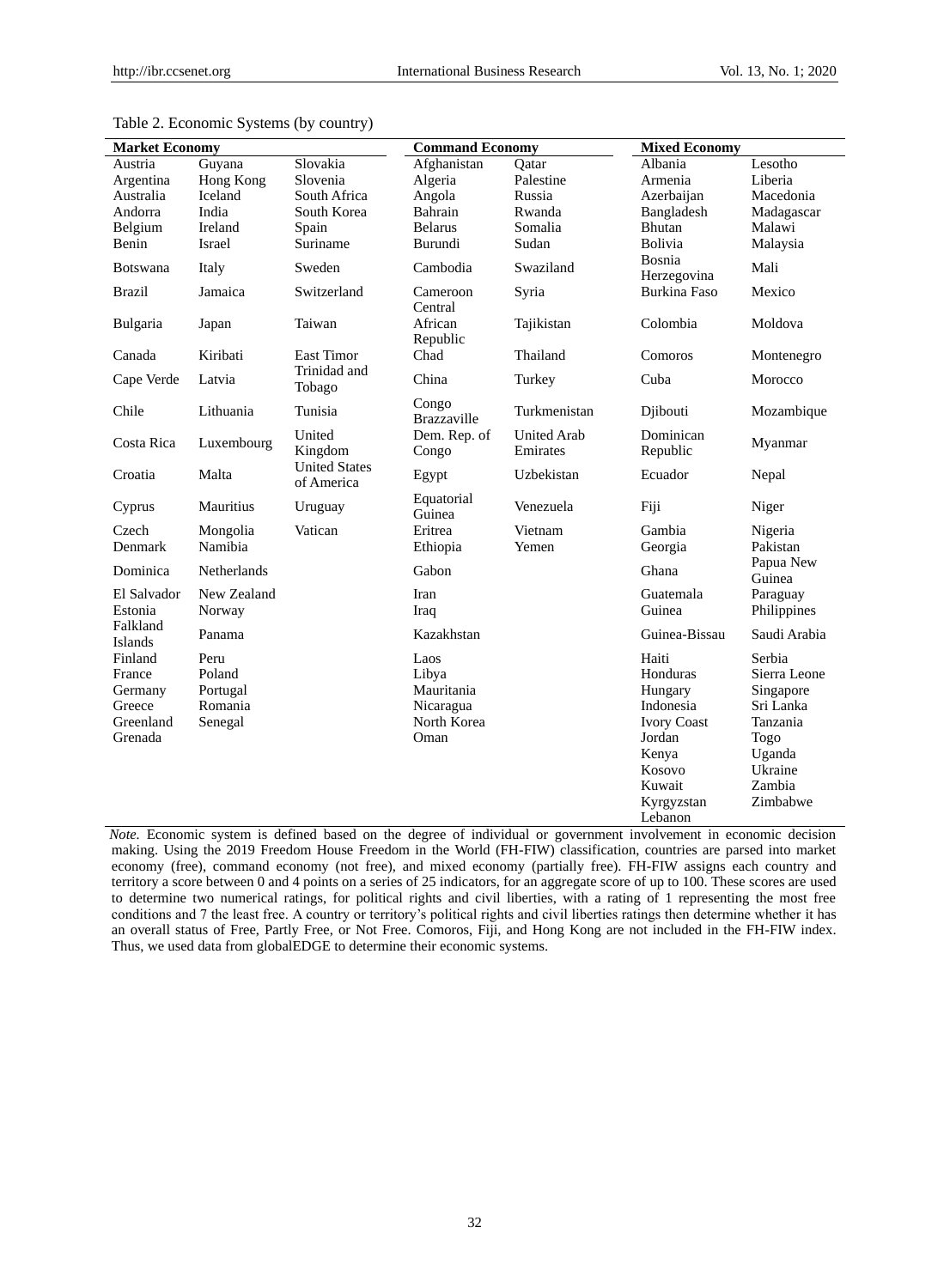| Commo<br>n Law                | $\sim$ <i>j</i> $\sim$ $\sim$ $\sim$ $\sim$ $\sim$<br><b>Theocratic</b><br>Law | <b>Civil Law</b>               | <b>Mixed Components</b> |                  |                             |                               |                   |
|-------------------------------|--------------------------------------------------------------------------------|--------------------------------|-------------------------|------------------|-----------------------------|-------------------------------|-------------------|
| Australia                     | Afghanista<br>n                                                                | Albania                        | Germany                 | Serbia           | Algeria                     | Jordan                        | Sri Lanka         |
| Andorra                       | Saudi<br>Arabia                                                                | Angola                         | Greece                  | Slovakia         | Bahrain                     | Kenya                         | Sudan             |
| <b>Bhutan</b>                 | Vatican                                                                        | Argentina                      | Greenland               | Slovenia         | Bangladesh                  | Kuwait                        | Swazilan<br>d     |
| Canada                        |                                                                                | Armenia                        | Guatemala               | Spain            | Botswana                    | Lebanon                       | Syria             |
| Dominic<br>a                  |                                                                                | Austria                        | Haiti                   | Suriname         | Burkina Faso                | Lesotho                       | Taiwan            |
| Falkland<br>Islands           |                                                                                | Azerbaijan                     | Honduras                | Sweden           | Burundi                     | Libya                         | Togo              |
| Fiji                          |                                                                                | <b>Belarus</b>                 | Hungary                 | Switzerland      | Cameroon                    | Madagascar                    | Tunisia<br>United |
| Ghana                         |                                                                                | Belgium                        | Iceland                 | Tajikistan       | Chad                        | Malaysia                      | Arab<br>Emirates  |
| Grenada                       |                                                                                | Benin                          | Italy                   | Thailand         | China                       | Mali                          | Yemen             |
| Hong<br>Kong                  |                                                                                | Bolivia                        | Kazakhstan              | Turkey           | Comoros                     | Malta                         | Zimbabw<br>e      |
| India                         |                                                                                | Bosnia<br>Herzegovin<br>a      | Kosovo                  | Turkmenista<br>n | Congo<br><b>Brazzaville</b> | Mauritania                    |                   |
| Ireland                       |                                                                                | <b>Brazil</b>                  | Kyrgyzstan              | Ukraine          | Cyprus                      | Mauritius                     |                   |
| Jamaica                       |                                                                                | Bulgaria                       | Laos                    | Uruguay          | Dem. Rep. of<br>Congo       | Mongolia                      |                   |
| Kiribati                      |                                                                                | Cambodia                       | Latvia                  | Uzbekistan       | Djibouti                    | Morocco                       |                   |
| Liberia                       |                                                                                | Cape Verde                     | Lithuania               | Venezuela        | East Timor                  | Mozambiqu<br>e                |                   |
| Malawi                        |                                                                                | Central<br>African<br>Republic | Luxembour<br>g          | Vietnam          | Egypt                       | Namibia                       |                   |
| Myanma<br>r                   |                                                                                | Chile                          | Macedonia               |                  | Equatorial<br>Guinea        | Niger                         |                   |
| Nepal                         |                                                                                | Colombia                       | Mexico                  |                  | Eritrea                     | Nigeria                       |                   |
| <b>New</b><br>Zealand         |                                                                                | Costa Rica                     | Moldova                 |                  | Ethiopia                    | North Korea                   |                   |
| Papua<br><b>New</b><br>Guinea |                                                                                | Croatia                        | Montenegro              |                  | Gabon                       | Oman                          |                   |
| Sierra<br>Leone               |                                                                                | Cuba                           | Netherlands             |                  | Gambia                      | Pakistan                      |                   |
| Tanzania                      |                                                                                | Czech                          | Nicaragua               |                  | Guinea                      | Palestine                     |                   |
| Trinidad<br>and<br>Tobago     |                                                                                | Denmark                        | Norway                  |                  | Guinea-Bissa<br>u           | Philippines                   |                   |
| Uganda                        |                                                                                | Dominica<br>Republic           | Panama                  |                  | Guyana                      | Qatar                         |                   |
| United<br>Kingdo<br>m         |                                                                                | Ecuador                        | Paraguay                |                  | Indonesia                   | Rwanda                        |                   |
| United<br>States of           |                                                                                | El Salvador                    | Peru                    |                  | Iran                        | Senegal                       |                   |
| America<br>Zambia             |                                                                                | Estonia<br>Finland             | Poland<br>Portugal      |                  | Iraq<br>Israel              | Singapore<br>Somalia<br>South |                   |
|                               |                                                                                | France                         | Romania                 |                  | <b>Ivory Coast</b>          | Africa                        |                   |
|                               |                                                                                | Georgia                        | Russia                  |                  | Japan                       | South Korea                   |                   |

# Table 3. Legal Systems (by country)

*Note.* The legal systems classification is based on a reclassification of JuriGlobe's five legal systems into common law, civil law, theocratic (religious) law, and mixed law systems. Common law is based on tradition, precedent, and custom. Common law includes customary law. Theocratic law is a legal system predominantly based on religious teachings. Civil law is based on detailed set of laws organized into codes. Mixed law systems refers to a combination of two or more of the other legal systems. Table A1 in the Appendix summarizes the mixed systems components. JuriGlobe database contained no information about the legal system of Kosovo. The information is thus obtained from the European Union Rule of Law Mission.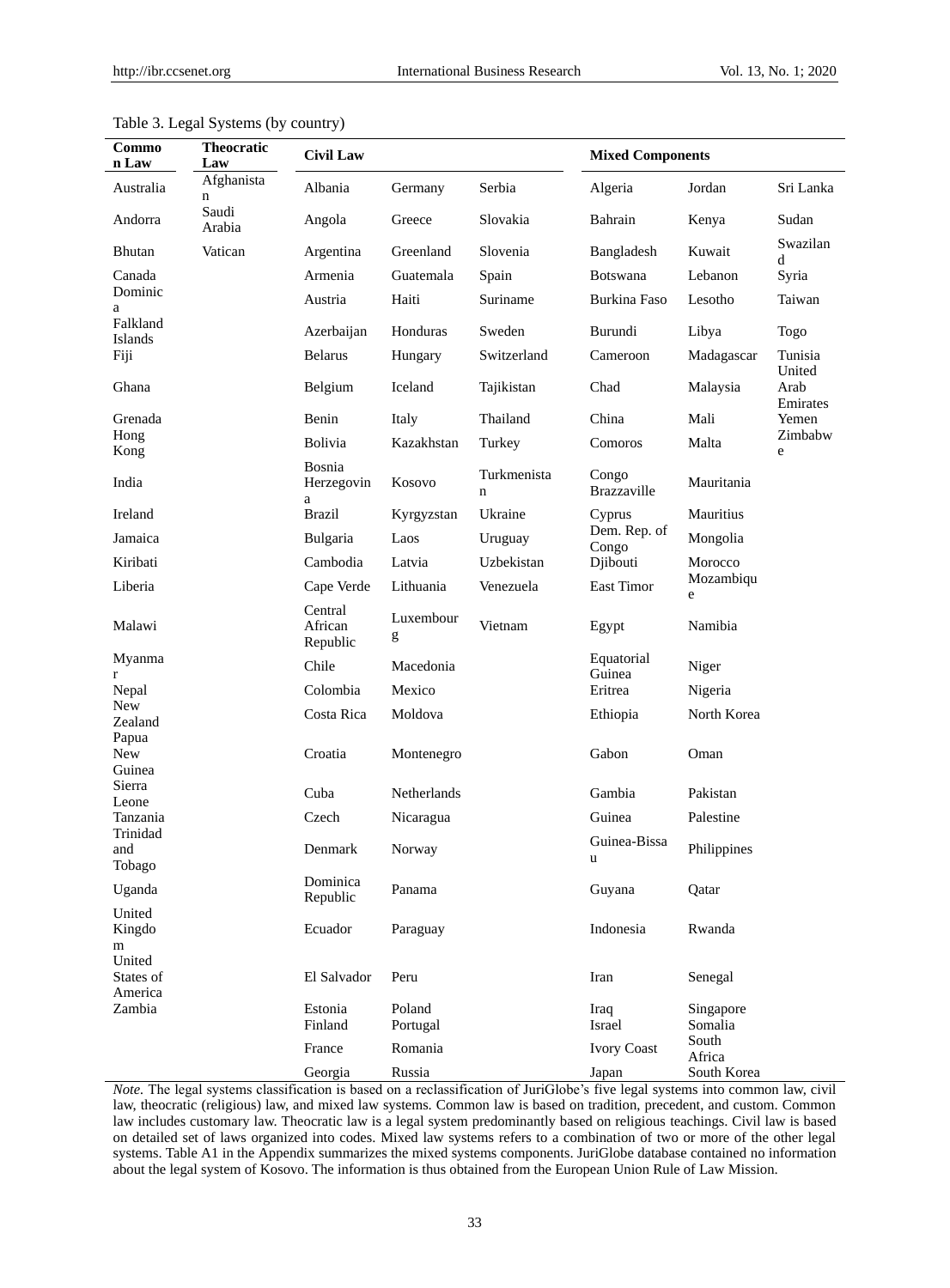#### *2.4 Summary of Political, Economic, and Legal Systems*

Table 4 summarizes the different types of political, economic, and legal systems described in Sections 2.1 to 2.3. These are the two political systems (more democratic and less democratic), three economic systems (market, command, and mixed), and four legal systems (common, civil, theocratic, and mixed components).

| Table 4. Political, Economic, and Legal Systems Summary |  |  |  |  |  |  |
|---------------------------------------------------------|--|--|--|--|--|--|
|---------------------------------------------------------|--|--|--|--|--|--|

| <b>Political Systems</b> | <b>Economic Systems</b> | <b>Legal Systems</b>    |
|--------------------------|-------------------------|-------------------------|
| More Democratic          | Market Economy          | Common Law              |
| Less Democratic          | Mixed Economy           | Theocratic Law          |
|                          | Command Economy         | Civil Law               |
|                          |                         | <b>Mixed Components</b> |

*Note.* Political systems are defined based on the degree of democracy and classified using the 2019 Economist Intelligent Unit Democracy Index. More democratic are full democracies plus flawed democracies. Less democratic includes hybrid regimes and authoritarian regimes. Economic system is defined based on the degree of individual or government involvement in economic decision making. Using the 2019 Freedom House Freedom in the World (FH-FIW) classification, countries are parsed into market economy (free), command economy (not free), and mixed economy (partially free). The legal systems classification is based on a reclassification of JuriGlobe's five legal systems into common law, civil law, theocratic (religious) law, and mixed law systems. Common law is based on tradition, precedent, and custom. Common law includes customary law. Theocratic law is a legal system predominantly based on religious teachings. Civil law is based on detailed set of laws organized into codes. Mixed law systems refers to a combination of two or more of the other legal systems.

## **3. Methodology and Results**

Having carefully delineated the different types of political, economic, and legal systems in the previous section, the study proceeds to classify countries into composite groups. A simple classification system is implemented; one that combines each of the political system with all other economic and legal systems to classify countries. More specifically, with 2 political systems, 3 economic systems, and 4 legal systems, the study identified 24 variant combinations. These variant combinations are referred to as *types*, with Type 1 representing the least risky political economy conditions and Type 24 the most risky political economy conditions. Table 5 shows each of the 24 types with their corresponding countries.

Type 1 countries are more democratic, lean towards market economy, and operate on common law system. Also, they are mostly technology-driven. Type 1 countries include Australia, Canada, Ireland, New Zealand, United Kingdom, United States, Hong Kong, India, and few islands in the Caribbean and Virgin Islands regions. These countries are of the least risk politically, economically, and legally for international business investments. Type 1's polar opposite is Type 24 countries who are less democratic, lean towards command economy, and operate on mixed legal systems. Type 24 countries are quite diverse and include Algeria, Bahrain, Burundi, Cameroon, Central Africa Republic, Chad, China, Congo Brazzaville, Democratic Rep. of Congo, Egypt, Eritrea, Ethiopia, Gabon, Guinea-Bissau, Libya, Mauritania, North Korea, Qatar, Rwanda, Sudan, Swaziland, Syria, Equatorial Guinea, United Arab Emirates (UAE), and Yemen. Except for Bahrain, China, Qatar, UAE, Swaziland, and Cameroon, all Type 24 countries have, at least, in the last decade experienced political instability that have stifled economic growth and thrown their legal systems into disarray making them extremely risky for international business investments. The situation is however changing in Egypt, with a new government and Rwanda with the rise of Paul Kagame as an international hero for reforming the country and making it one of the most attractive FDI destinations in Africa. Other countries, such as North Korea, though it has not experienced political instability, is known for its notorious authoritarian regime. Also, geographically, unlike Type 1 countries that are concentrated in the northern hemisphere, Type 24 countries are spread all over the world.

Between the two extremes are different interesting combinations that includes, for example, Type 11 countries – Colombia, Dominican Republic, Serbia, Hungary, Kosovo, Ecuador, Paraguay, and Mexico – that are more democratic, maintain a mixed economic system, and run on civil law. The political economy of these countries are not the best but they are not the worst either. Also, there are Type 3 countries that are more democratic, operate on market economy and a civil law system. Type 3 contains the largest share of countries: one-fifth of the 176 total. These countries are Argentina, Austria, Belgium, Brazil, Bulgaria, Cape Verde, Chile, Costa Rica, Croatia, Czech Republic, Denmark, Estonia, Finland, France, Germany, Greece, Greenland, Iceland, Italy, Latvia,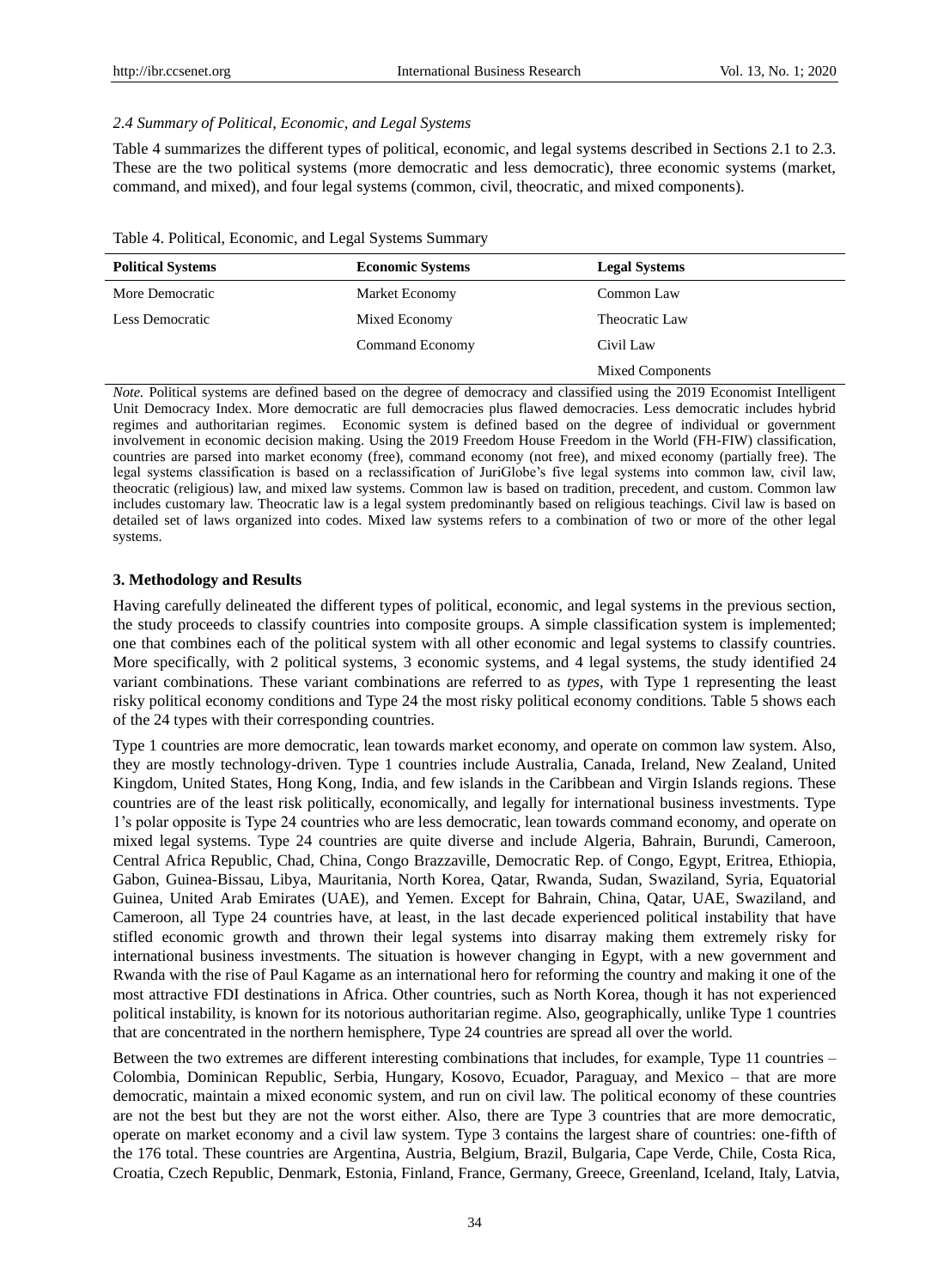Lithuania, Luxembourg, Netherlands, Norway, Panama, Peru, Poland, Portugal, Romania, Slovakia, Slovenia, Spain, Suriname, Sweden, Switzerland, and Uruguay. Type 3 countries are similar to Type 1 countries in so many respects. However, the principal difference is that Type 3 countries are mostly located in Europe and operate on the civil legal system. Furthermore, though risk factors of Types 1 and 3 do not differ much, international investors looking for countries with less litigation costs may want to consider Type 3 countries since their codified legal system makes their laws relatively clear and precise.The full disclosure not only reduces investor uncertainty but also allow investors to be fully aware of ramifications of the laws.

Also similar to Type 1 is Type 9 countries which include Ghana and Papua New Guinea. These countries are more democratic, maintain mixed economy, and operate on common legal system. Their principal risk factor is strong government presence in the economy. While Ghana could also qualify as Type 1 country because Freedom House FIW classification places it under free market economy, Ghana's economy is at best a mixed economy. Indeed, our closer examination of Ghana reveal that the degree of government intervention is quite strong. For instance, the price of goods and services in the country are heavily dictated by the price of petroleum products. The government sets the price of petroleum products and the price of everything else follows accordingly. In 2005, Ghana initiated a petroleum price deregulation policy but till date the government maintains significant control in the pricing of petroleum products. Consequently, we classify Ghana as Type 9 country and not Type 1.

Another interesting group is Type 14, i.e., countries that are less democratic, lean towards market economy, and operate on theocratic laws. Only one country, the Vatican, fits this category. Type 14's counterpart is Type 22 countries who are also less democratic and operate on theocratic laws but maintain a command economic system. These countries are Afghanistan and Saudi Arabia. Risk factors for Afghanistan are however much higher compared to Vatican and Saudi Arabia. Yet another intriguing group is Type 23 countries. These are less democratic, maintain command economy, and mixed components legal system. They also share very similar characteristics to Type 24. However, a main difference is that unlike Type 24 countries, almost all Type 23 countries are oil producing countries heavily concentrated in Central Asia (Uzbekistan, Kazakhstan, Tajikistan, and Turkmenistan) and Eastern Europe (Russia, Belarus, and Moldova). Few Type 23 countries are in Latin America (Nicaragua and Venezuela) and Africa (Angola). The political economy of these oil export-dependent countries is extremely risky and corrupt, but it is unclear whether the presence of oil drives the political economy risks and corruption or whether the political economy risks and corrupt practices are inherent in the cultures of these countries.

Other types with wide dispersion of countries all over the world are Types 4, 12, 19, and 20. For instance, Type 4 countries are more democratic, run on market economy but maintain a mixed legal system. It includes countries such as Botswana, Mauritius, Namibia, Senegal, South Africa, and Tunisia (Africa); Cyprus (Europe); Israel (Middle East); and India, Japan, Mongolia, South Korea, Taiwan, and East Timor (Asia). Type 20 countries on the other hand are less democratic with mixed economy and mixed legal system includes Jordan, Kuwait, Lebanon, and Palestine (Middle East), Bangladesh, and Pakistan (Asia), and Burkina Faso, Comoros, Ivory Coast, Djibouti, Gambia, Guinea, Kenya, Madagascar, Mali, Morocco, Mozambique, Niger, Nigeria, Togo, and Zimbabwe (Africa). Political economy risk factors for Type 4 and Type 20 countries originates from occasional commodity price shocks, persistent red-taped legal practices, and diversified religious practices although these risk factors are more heightened in Type 20 countries than in Type 4 countries.

Some country types do not contain any country. These include Types 5 to 7, all of which combines democratic political system with command economic system, and different legal systems. In theory, democratic political systems are incompatible with command market economy. However, in practice it is likely to have cases where a more democratic country operates under a pseudo-command economy especially during periods of extraordinary circumstances. A case in point is the United States during the 1970s oil crisis when government took a strong role in the economy by rationing several basic necessities and directing private enterprises (Baumeister and Kilian 2016; Gray 1987; DeLong 1997; Ibrahim 1990). In 2018, no country experienced such extraordinary circumstances which perhaps explain why there are no entries in Types 5 to 7. The other exception to the incompatibility principle between democratic political system and command economic system is Somalia, a Type 8 country, which recently became a democratic country after several years of civil war but still maintains a command economy due to the fragile state of the economy. Other types that contain no country or a set of countries are Type 2 (more democratic, market economy, theocratic law); Type 10 (more democratic, mixed economy, theocratic law); Type 13 (less democratic, mixed economy, common law); Type 16 (less democratic, market economy, mixed components legal system); and Type 18 (less democratic, market economy, theocratic law). While Types 2, 10, 13, 16, and 18 contain plausible combinations of systems but currently do not have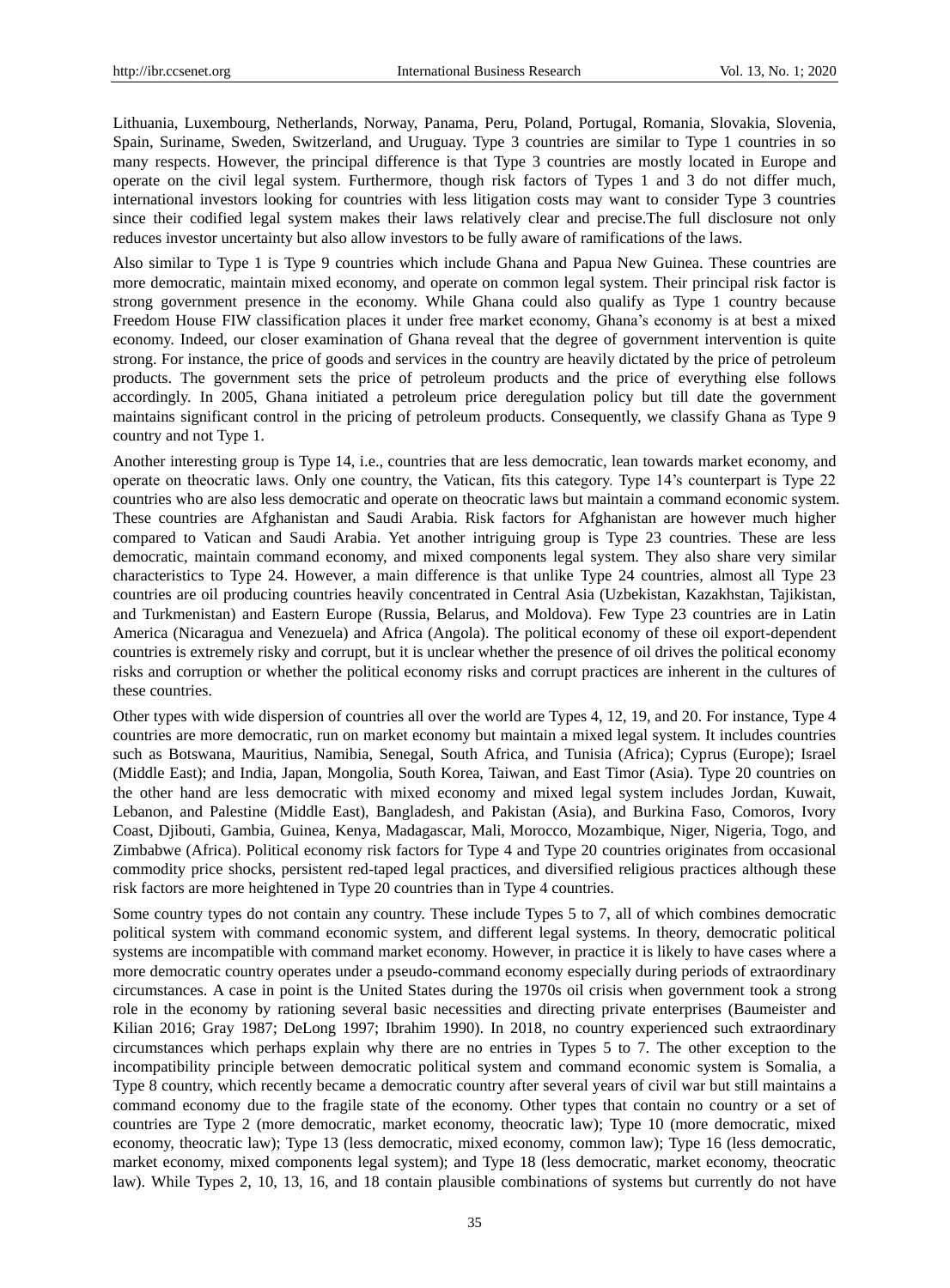countries that fit into them, it is conceivable that in future iterations of this new classification system some country may fall into one of these types.

Table 5. Types with Corresponding Countries

| <b>Type</b>             | <b>Countries</b>                                                                        |
|-------------------------|-----------------------------------------------------------------------------------------|
| Type 1 (MD, ME, CML)    | Australia, Andorra, Dominica, Falkland Islands, Grenada, Hong Kong, India, Ireland,     |
|                         | Jamaica, Kiribati, New Zealand, Canada, Trinidad and Tobago, United Kingdom, United     |
|                         | States of America.                                                                      |
| Type 2 (MD, ME, TCL)    | None.                                                                                   |
| Type 3 (MD, ME, CVL)    | Argentina, Austria, Belgium, Brazil, Bulgaria, Cape Verde, Chile, Costa Rica, Croatia,  |
|                         | Czech Republic, Denmark, Estonia, Finland, France, Germany, Greece, Greenland, Iceland, |
|                         | Italy, Latvia, Lithuania, Luxembourg, Netherlands, Norway, Panama, Peru, Poland,        |
|                         | Portugal, Romania, Slovakia, Slovenia, Spain, Suriname, Sweden, Switzerland, Uruguay.   |
| Type 4 (MD, ME, MXC)    | Botswana, Cyprus, East Timor, Guyana, Israel, Japan, Malta, Mauritius, Mongolia,        |
|                         | Namibia, Senegal, South Africa, South Korea, Taiwan, Tunisia.                           |
| Type 5 (MD, CE, CML)    | None.                                                                                   |
| Type 6 (MD, CE, TCL)    | None.                                                                                   |
| Type 7 (MD, CE, CVL)    | None.                                                                                   |
| Type 8 (MD, CE, MXC)    | Somalia                                                                                 |
| Type 9 (MD, MXE, CML)   | Ghana, Papua New Guinea.                                                                |
| Type 10 (MD, MXE, TCL)  | None.                                                                                   |
| Type 11 (MD, MXE, CVL)  | Colombia, Dominican Republic, Ecuador, Hungary, Mexico, Kosovo, Paraguay, Serbia.       |
| Type 12 (MD, MXE, MXC)  | Indonesia, Lesotho, Malaysia, Philippines, Singapore, Sri Lanka.                        |
| Type 13 (LD, ME, CML)   | None.                                                                                   |
| Type 14 (LD, ME, TCL)   | Vatican                                                                                 |
| Type 15 (LD, ME, CVL)   | Benin, El Salvador.                                                                     |
| Type 16 (LD, ME, MXC)   | None.                                                                                   |
| Type 17 (LD, CE, CML)   | Fiji                                                                                    |
| Type 18 (LD, CE, TCL)   | None.                                                                                   |
| Type 19 (LD, CE, CVL)   | Albania, Armenia, Azerbaijan, Bolivia, Bosnia Herzegovina, Cuba, Georgia, Guatemala,    |
|                         | Haiti, Honduras, Kyrgyzstan, Macedonia, Moldova, Montenegro, Ukraine.                   |
| Type $20$ (LD, CE, MXC) | Bangladesh, Burkina Faso, Comoros, Djibouti, Gambia, Guinea, Iran, Iraq, Ivory Coast,   |
|                         | Jordan, Kenya, Kuwait, Lebanon, Madagascar, Mali, Morocco, Mozambique, Niger,           |
|                         | Nigeria, Oman, Pakistan, Palestine, Togo, Zimbabwe.                                     |
| Type 21 (LD, MXE, CML)  | Bhutan, Liberia, Malawi, Myanmar, Nepal, Sierra Leone, Tanzania, Uganda, Zambia.        |
| Type 22 (LD, MXE, TCL)  | Afghanistan, Saudi Arabia.                                                              |
| Type 23 (LD, MXE, CVL)  | Angola, Belarus, Cambodia, Kazakhstan, Laos, Nicaragua, Russia, Tajikistan, Thailand,   |
|                         | Turkey, Turkmenistan, Uzbekistan, Venezuela, Vietnam.                                   |
| Type 24 (LD, MXE, MXC)  | Algeria, Bahrain, Burundi, Cameroon, Central Africa Republic, Chad, China, Congo        |
|                         | Brazzaville, Democratic Rep. of Congo, Egypt, Eritrea, Ethiopia, Gabon, Guinea-Bissau,  |
|                         | Libya, Mauritania, North Korea, Qatar, Rwanda, Sudan, Swaziland, Syria, Equatorial      |
|                         | Guinea, United Arab Emirates, Yemen.                                                    |

*Note.* Type is a scale that combines political, economic, and legal systems of countries to rate the associated political economy risks of doing business. The scale is from Type 1 (least risky) to Type 24 (highly risky). Political systems consist of More Democratic (MD) and Less Democratic (LD). Economic systems comprise of Market Economy (ME), Command Economy (CE), and Mixed Economy (MXE). Legal systems consist of Common Law (CL), Theocratic Law (TCL), Civil Law (CVL), and Mixed Components (MXC). Political systems are defined based on the degree of democracy and classified using the 2019 Economist Intelligent Unit Democracy Index. More democratic are full democracies plus flawed democracies. Less democratic includes hybrid regimes and authoritarian regimes. Economic system is defined based on the degree of individual or government involvement in economic decision making. Using 2019 Freedom House Freedom in the World (FH-FIW) classification, countries are parsed into market economy (free), command economy (not free), and mixed economy (partially free). The legal systems classification is based on a reclassification of JuriGlobe's five legal systems into four: common law, theocratic/religious law, civil law, and mixed components. Common law is based on tradition, precedent, and custom. Common law includes customary law. Theocratic law is a legal system predominantly based on religious teachings. Civil law is based on detailed set of laws organized into codes. Mixed components refer to a combination of two or more of the other legal systems.

# **4. Conclusion**

Political economy risks associated with conducting international business abound and are difficult to measure or classify in a consistent manner. Existing classification systems are fragmented and often fraught with inconsistencies leaving investors and multinational businesses scrambling for information from copious sources to determine the nature of political economy risks associated with doing business in different countries. The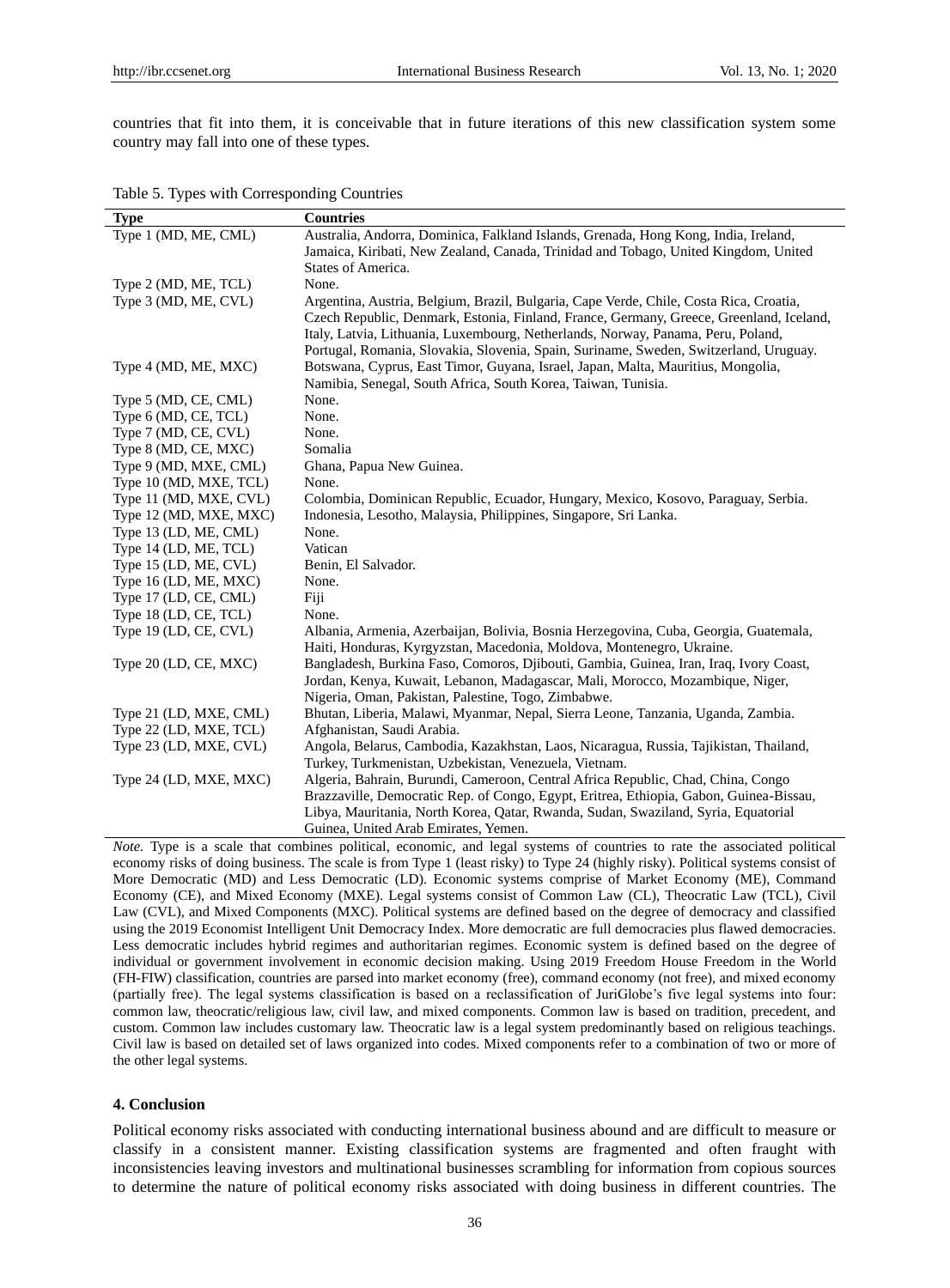search of information from prodigious sources is not just inefficient but also expensive to investors and multinational businesses. This paper proposes a new composite country classification system that rates the political economy risks associated with doing business in countries all over the world. It is intended to provide investors and multinational companies a quick and efficient way of gauging the extent of political economy risks for the purpose of conducting international business.

The new system classifies countries into types, a rating scale that combines political, economic, and legal systems of countries to rate the associated political economy risks. The new system is operationalized using 2018 data on 176 countries. Twenty-four country types were identified. At the extremes are Type 1 countries (least risky) and Type 24 countries (most risky). Type 1 countries are more democratic, lean towards market economy, and operate on common law system whereas Type 24 countries are less democratic, lean towards command economy, and operate on mixed legal systems. On the spectrum between these two polar opposites are different intriguing combinations that includes, for example, countries that are more democratic, run on command economy and mixed legal systems (Type 8) and countries that are more democratic, maintain a mixed economy, and operate on civil law (Type 11). There are also Type 14 countries that are less democratic, lean towards market economy, and operate on theocratic laws; Type 15 countries that are less democratic, lean towards market economy, and run on civil law; Type 20 countries that are less democratic, operate on mixed economy and mixed legal system; and several other types.

Taken together, the results from this new classification suggest that political economy risks associated with doing international business are relatively mild in Type 1, Type 3, and Type 4 countries. However, international businesses should temper their investment decisions with caution in Type 19, Type 20, Type 22, Type 23, and Type 24 countries due to high political, economic, and legal risks, especially Types 23 and 24 where these risks are excessive. At the same time, international businesses may want to refocus their attention to countries hitherto considered extremely risky and volatile for business but now have become havens for international investments due to drastic reduction in political, economic, and legal risks associated with doing business in those countries. Most of these countries are Type 11 countries. The results are descriptively valid because they represent the factual accuracy of the political, economic, and legal risks associated with doing business in different countries. In addition, the results satisfy conceptual validity because the conceptual framework and explanations developed from the study fits the data and are, therefore, credible and defensible. We should note however that while the twenty-four country types identified in this new classification system are time-invariant, countries may move up or down due to improvements or deteriorations in certain aspects of their political economy. Thus, a dedicated website accompanies this paper that updates the country list in all the twenty-four types on an annual basis.

#### **Acknowledgments**

The authors are very grateful to the editor, two anonymous referees, and Saani Mohammed for their helpful comments on the earlier version of the paper.

#### **References**

- Ball, A. R. (1988). Classification of governments. In *Modern Politics and Government.* Palgrave: London. https://doi.org/10.1007/978-1-349-19347-9\_3
- Baumeister, C., & Kilian, L. (2016). Forty years of oil price fluctuations: Why the price of oil may still surprise us. *Journal of Economic Perspectives, 30,* 139-160. https://doi.org/10.1257/jep.30.1.139
- Brooker, P. (2000). *Non-Democratic regimes: Theory, government, and politics*. St. Martin's Press: New York.
- Bruno, D., & Richmond, H. (2003). The truth about taxonomies. *Information Management Journal, 37*(2), 44-53.
- CIA World Factbook. (2019). *Central Intelligence Agency.* Retrieved from https://www.cia.gov/index.html
- Collier, D., & Adcock, R. (1999). Democracy and dichotomies: A pragmatic approach to choices about concepts. *Annual Review of Political Science, 2,* 537-565. https://doi.org/10.1146/annurev.polisci.2.1.537
- DeLong, J. B. (1997). Americas only peacetime inflation: the 1970s. In Christina, R., & David, R. (Eds.), *Reducing Inflation, NBER Studies in Business Cycles* (Vol. 30)*.*
- Economist Intelligence Unit. (2019). *Democracy index 2018: Me Too? Political participation, protest and democracy.* Retrieved from: https://www.eiu.com/public/topical\_report.aspx? campaignid=Democracy2018
- European Union Rule of Law Mission. (2018). *In-Depth Assessment Report of the Judicial System in Kosovo.*  EULEX Kosovo. Retrieved from https://rm.coe.int/in-depth-assessment-report-of-the-judicial-system/16807828e6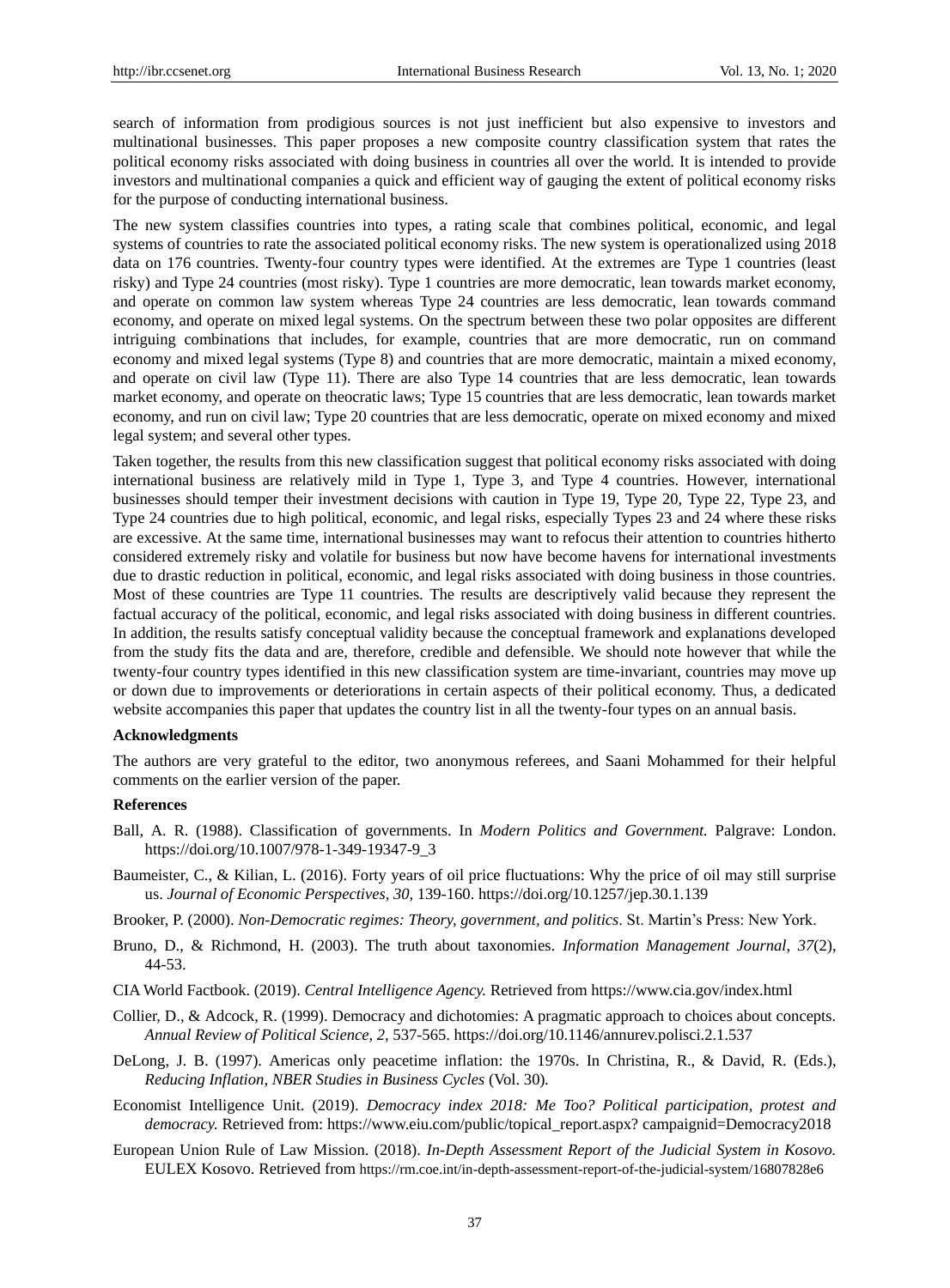- Freedom House. (2019). *Freedom in the world: Democracy in retreat.* Retrieved from https://freedomhouse.org/report/freedom-world/freedom-world-2019
- GlobalEDGE. (2019). *Country Insights.* Retrieved from https://globaledge.msu.edu/ global-insights/by/country
- Gomez, E. T., & Jomo, K. S. (1999). *Malaysia's political economy: Politics, patronage and profits*. Cambridge University Press.
- Gray, W. B. (1987). The cost of regulation: OSHA, EPA, and the productivity slowdown. *American Economic Review, 77*(5), 998-1006.
- Haggard, S. (2000). *The political economy of the Asian financial crisis*. Washington, DC: Institute for International Economics. https://doi.org/10.1080/096922900346947
- Hamilton, L., & Webster, P. (2018). *The international business environment* (4th ed.). New York: Oxford University Press.
- Heilbroner, R., & Boettke, B. J. (2018). *Economic systems.* Retrieved from https://www.britannica.com/topic/economic-system
- Henisz, W. J., & Zelner, B. A. (2003). The strategic organization of political risks and opportunities. *Strategic Organization, 1*(4), 451-460. https://doi.org/10.1177/14761270030014005
- Heslop, D. A. (2018). *Political systems.* Encyclopedia Britannica. Retrieved from https://www.britannica.com/topic/political-system
- Hill, C. W. (2016). *International business: Competing in the global marketplace* (11th ed.). McGraw-Hill Education.
- Ibrahim, I. B., & Hurst, C. (1990). Estimating energy and oil demand functions. *Energy Economics, 13*(2), 93-102. https://doi.org/10.1016/0140-9883(90)90042-E
- JuriGlobe Research Group. (2019). *University of Ottawa.* Retrieved from http://www.juriglobe.ca/eng/
- Sjuggerud, M. (2018). *Looking at legal systems around the world.* Retrieved from https://www.hmtlaw.com/International-Business/Legal-Systems-Of-The-World.shtml
- USC Law Library. (2019). *Guide to International and Foreign Law Research.* Retrieved from https://guides.law.sc.edu/internationallaw

## **Notes**

Note 1. For a full description of the EIU-DI methodology, see Economist Intelligence Unit (2019).

Note 2. For a full description of the FH-FIW methodology, see Freedom House (2019).

Note 3. Detailed composition of mixed components legal systems by country is provide in Table A1 in the Appendix. JuriGlobe database contained no information about the legal system of Kosovo. The information is thus obtained from the European Union Rule of Law Mission (2018).